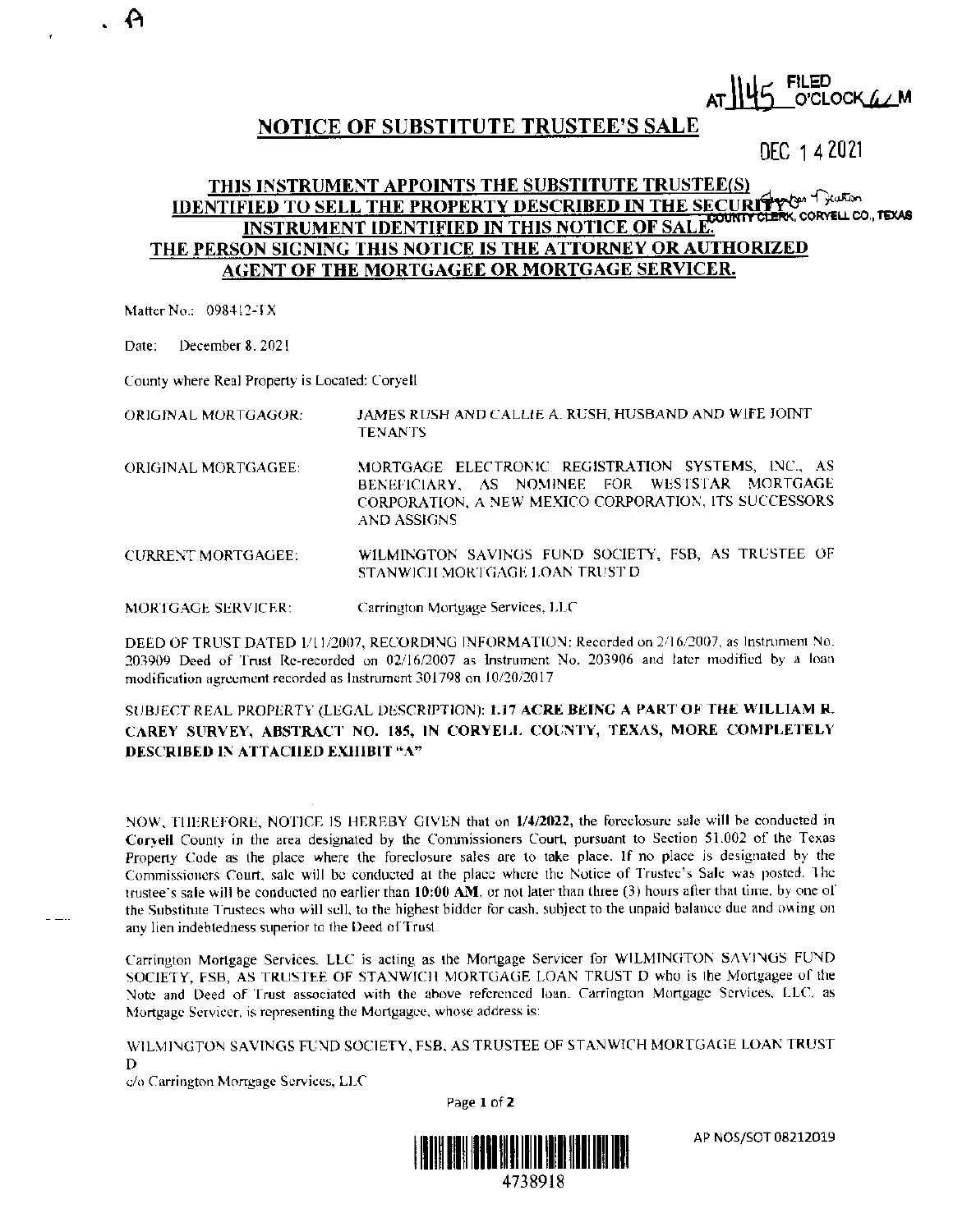Matter No.: 098412-TX

1600 South Douglass Road. Suite 200-A Anaheim. California 92806

The Mortgage Servicer is authorized to represent the Mortgagee by virtue of a servicing agreement with the Mortgagee. Pursuant to the Servicing Agreement and Texas Property Code §51.0025. the Mortgage Servicer is authorized to collect the debt and to administer any resulting foreclosure of the property securing the above referenced loan.

WHEREAS, in my capacity as attorney for the Mortgagee and/or Its Mortgage Servicer, and pursuant to Section 51.0076 of the Texas Property Code. I HEREBY APPOINT AND DESIGNATE TIM LEWIS, BRENDA WIGGS, GUY WIGGS, DONNA STOCKMAN, DAVID STOCKMAN, MICHELLE SCHWARTZ, DENISE BOERNER, KATHY ARRINGTON, JANET PINDER, PAUL A. HOEFKER, ROBERT L. NEGRIN or either one of them. as Substitute Tnistee, to act, either singly or jointly, under and by virtue of said Deed ofTrust and hereby request said Substitute Trustees, or any one of them to sell the property in said Deed of Trust described and as provided therein. The address for the Substitute Trustee as required by Texas Property Code, Section 51.0075(e) is Aldridge Pite, LLP, 701 N. Post Oak Road, Suite 205. Houston, TX 77024, Phone: (713) 293-3618.

Assert and protect your rights as a member of the armed forces of the United States. If you are or your spouse is serving on active military duty, including active military duty as a member of the Texas National Guard or the National Guard of another state or as a member of a reserve component of the armed forces of the United States, please send written notice of the active duty military service to the sender of this notice immediately.

By: *Ja<del>uthorfler*<br>Paul A. Hoefker, Attorney</del>

Robert L. Negrin, Attorney Aldridge Pite. LLP 701 N. Post Oak Road, Suite 205 Houston. TX 77024

Return to: ALDRIDGE PITE. LLP 4375 JUTLAND DR., SUITE 200 P.O. BOX 17935 SAN DIEGO, CA 92177-0935 FAX#: 619-590-1385 866-931-0036